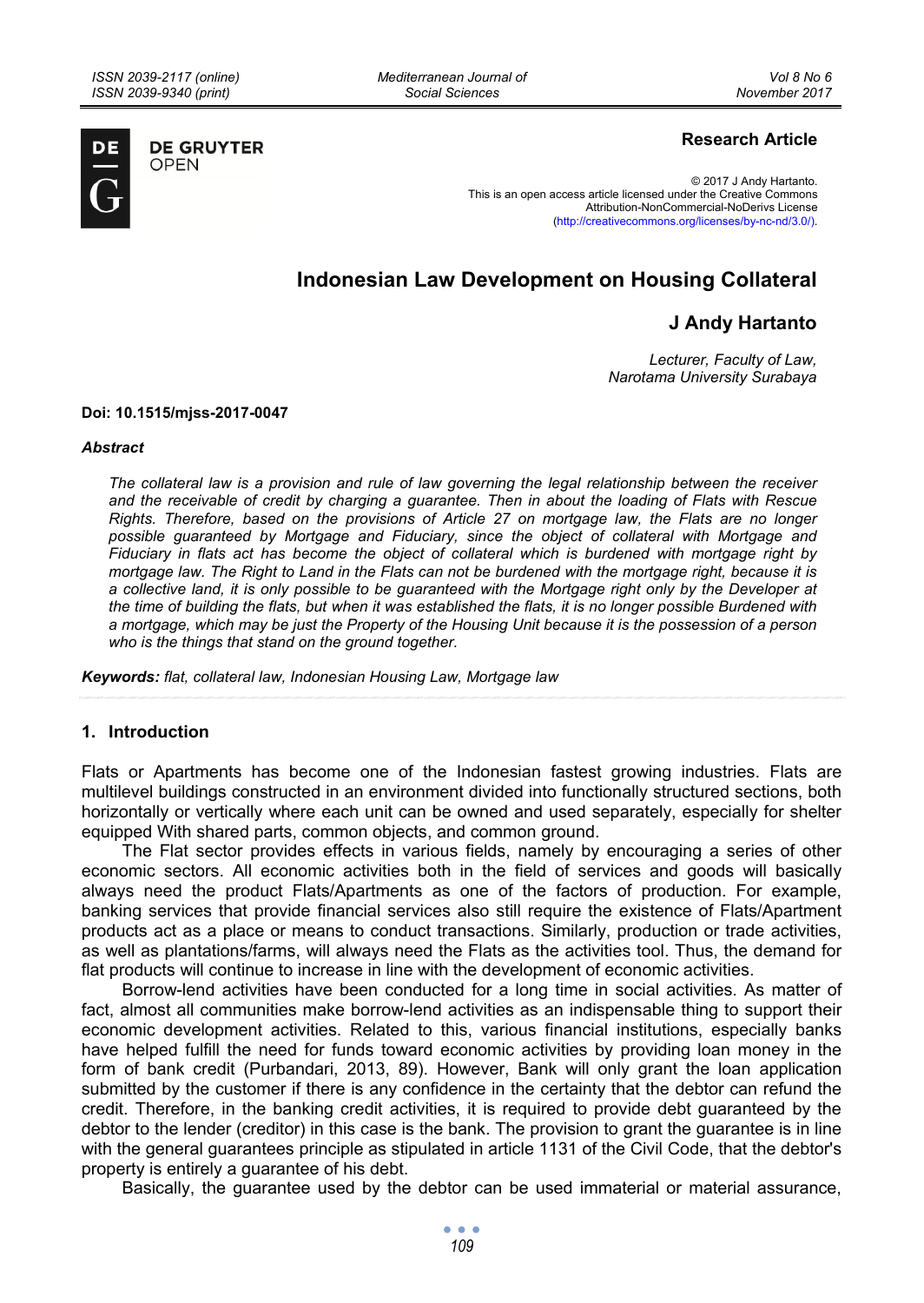which constitutes an immaterial guarantee is a guarantee which creates a direct relationship to a specific individual and can only be maintained by a particular debtor such as an individual guarantee (borgtoch). While the material guarantee is a guarantee in the form of absolute right of an object that has characteristics and direct relationship with the debtor in the form of moving and immovable objects.

In banking practice, not all types of goods or objects can be accepted toward credit activities. Some banks require strictly the type of credit guarantee object. The policy is based on certain reasons with due regard to its importance, namely the ease of binding, the certainty of the value (price), the ease of liquefaction, ease of supervision and maintenance. Therefore, the bank prefers the guarantee of material goods both Movable and immovable. This is because the assurance of material possessing material characteristics in the sense of giving the right to precede over certain objects and have the attached properties and follow the object in question. (Salim, 2007: 23)

Material assurance which according to Sri Soedewi Masjoen Sofyan (1981, 46-47) is called material assurance is: Guarantees with the absolute right over an object having characteristics of having a direct connection to a particular object, can be maintained toward anyone, always following the object and can be transferred. accordance with the assurance of material in banking activities, the object becomes the guarantee of the material is more widespread. The current evolving object that can be the object of collateral is flat. Flats are built to respond the developments that occur mainly in urban areas, where the level of housing demand is quite high while limited land does not allow the construction of homes in a leased house, so housing development is directed to the development of flats or apartments that embrace the concept of ownership of flats unit, Flats unit whose main purpose is used separately with main function as shelter and has a means of connecting to public road (Article 1 paragraph (3) of Law No. 20/2011 on Flats, hereinafter referred to as Housing Law).

According to Article 47 paragraph (5) of the housing law, it is said, " Freehold Sarusan Title can be used as a debt guarantee with the burden of Mortgage right (HT) in accordance with the provisions of legislation". Dealing with this, the flat/apartment units can be used as collateral for credit guarantee. That in this case, the object of credit guarantee and tied up with the Mortgage Right is not the land but the property rights of the apartment unit as well as the joint object of the ownership the apartment unit. (Ari S, 2007: 27)

Based on the mentioned above matter, the author is interested to analyze the development of the guarantee law regarding flats in Indonesia. The object of his study focuses on the concept of guarantee provision forced based on Indonesian law. Thus this research problem conducted on this study focused on:

A. Legal Collateral In the Civil Code and beyond the Civil Code

B. Flats and Properties of Housing Unit As Credit Collateral

The purpose of this study is to discuss theoretically flats as collateral for credit. So specifically this study aims to know, analyze, and describe the unit of flats as a credit guarantee and to know, analyze and illustrate the way of imposition of collateral for apartment units.

## *1.1 Research Method*

Research is a fundamental tool in the development of science. Research has the purpose of expressing the truth systematically, methodologically, and consistently, including research of law. As the science of *Sui Generis*, meaning the law of science is a science of its own type, the science of law has a character that is characteristic normative nature (Hadjon, 2005: 1). Thus the method of research in the science of law also has its own method. The methods and procedures of research in the natural sciences and the social sciences can not be applied in the science of law. (Marzuki, 2006: 26)

The Type of this research is normative juridical with normative legal research methods, namely review and analyze legal materials and legal issues related to the problems studied. This research is done to solve the problems that arise, while the results to be achieved is a prescription of what should be done to overcome the problem.

The approach used in this research are the statute approach, historical approach, and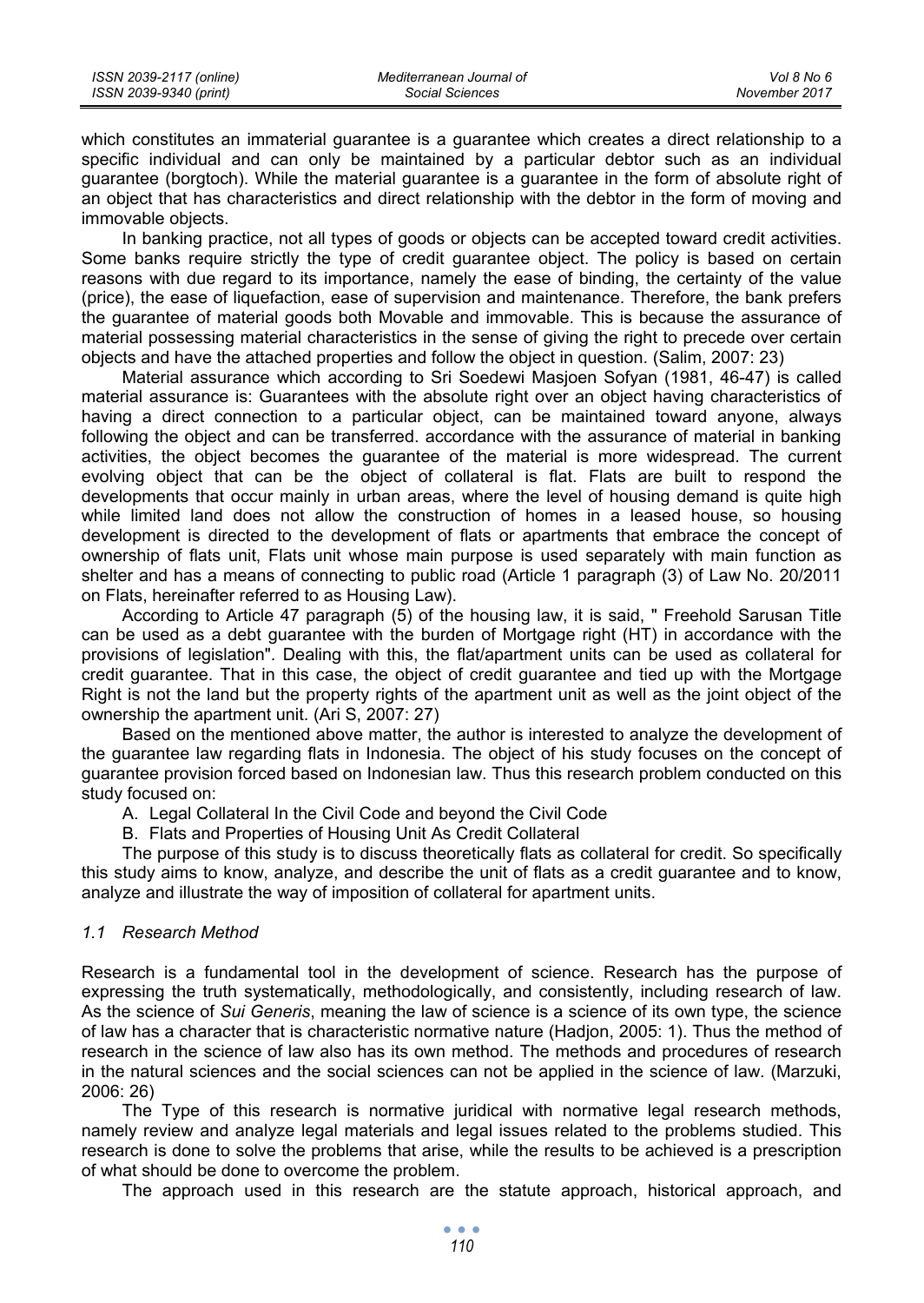| ISSN 2039-2117 (online) | Mediterranean Journal of | Vol 8 No 6    |
|-------------------------|--------------------------|---------------|
| ISSN 2039-9340 (print)  | Social Sciences          | November 2017 |

conceptual approach. The historical approach allows researchers to understand the law more deeply about a system or institution or a particular legal provision, it was done to minimize the error, both in the understanding and application of a particular institution or legal provisions. The current legal system contains elements of the legal order and forms the shoots of future law.

The statute approach is conducted by reviewing all laws and regulations relevant to the legal issues being addressed. The law approach will open up opportunities for researchers to study the consistency and appropriateness of a law with other laws or between the law and the Constitution of the State of the Republic of Indonesia Year 1945 or between the regulation and the law of land. (Marzuki, 2006:93)

Furthermore, the legal materials Sources used in this study is Primary Legal Material, that is an authoritative legal material, meaning that the legal material has the authority, which consists of legislation, official records or treatises.

In addition, This study also used the legislation as the primary legal material, namely the Civil law Code, Law No. 4/1996 on the Rights of Dependence on Land and Materials related to the Land (mortgage law), Law No. 42/1999 on the Fiduciary and Law No. 20/2011. Whereas, the Secondary legal materials covering all publications about laws that are not official documents. Publications on this law include textbooks, theses, dissertations of law, dictionaries of law, comments on court decisions as well as legal opinions from experts published through journals, magazines or the internet.

### **2. Results and Discussion**

### *2.1 Legal Collateral In the Civil Code and beyond the Civil Code*

The provisions of collateral contained in the Book of Civil code Book II of Objects and Book III on the binding. General assurance derived from the term of law (Sofwan, 1980: 43-46), namely the Civil Code which the rule reads: "All the materiality of the owed, both movable and immovable, both existing and new will exist later on, Be liable for all personal binding (Article 1131), in the provisions of Article 1132, it is determined that the material is collateral for all persons who owe it; The sales revenue of the items is divided according to its equilibrium, namely, according to the size of the respective receivables, except where among the debts there are legitimate reasons for precedence. And special Guarantee based on the binding, ie mortgage, pledge, Fiducia, and staging or personal guarantee.

Some of the Collateral in the Civil Code are no longer used or unbound. Some of them are subject to and bound by the Commercial Code (KUHD), the Laws and Regulations, such as: The dependent right, regulated in Law No. 4/1996 on the mortgage law of Land and Property Rights (UU HT), Mortgage is regulated in Article 314 of the KUHD, Act Number 2/1992 on Shipping as well as government regulation No. 23/1985 for Mortgage and in Article 12 of Law No. 15/1992 on Aviation for Aircraft Mortgage, Pawn, Set forth in Article 1150-1160 on Civil Code, Fiduciary, regulated in Law No. 42/1999 on collateral of Fiduciary.

Law No. 9 Year 2011 on Amendment to Law No.9 Year 2006 on Warehouse Receipt System and other Laws and Regulations related to collateral such as general suspension guarantee to corporate guarantee.

### *2.1.1 Fiduciary*

Fiduciary by word of origin comes from the word "*fides*" which means belief. In accordance with the meaning of this word, the relationship (Law) between the debtor (fiduciary giver) and the creditor (fiduciary recipient) is a trust-based legal relationship (Widjaja,2000:13). The fiduciary giver believes that the fiduciary recipient is willing to return the property rights that have been handed over, upon payment of the debts. In addition, Widjaja (2000, 113) states that the fiduciary recipient believes the fiduciary giver will not abuse the security goods under his control.

Based on Article 1 of Law No. 42 of 1999 on Fiduciary Guarantee, contained the definition or limitation of Fiduciary and Fiduciary Guarantee. Article 1 point 1 of the Fiduciary Guaranty Act No.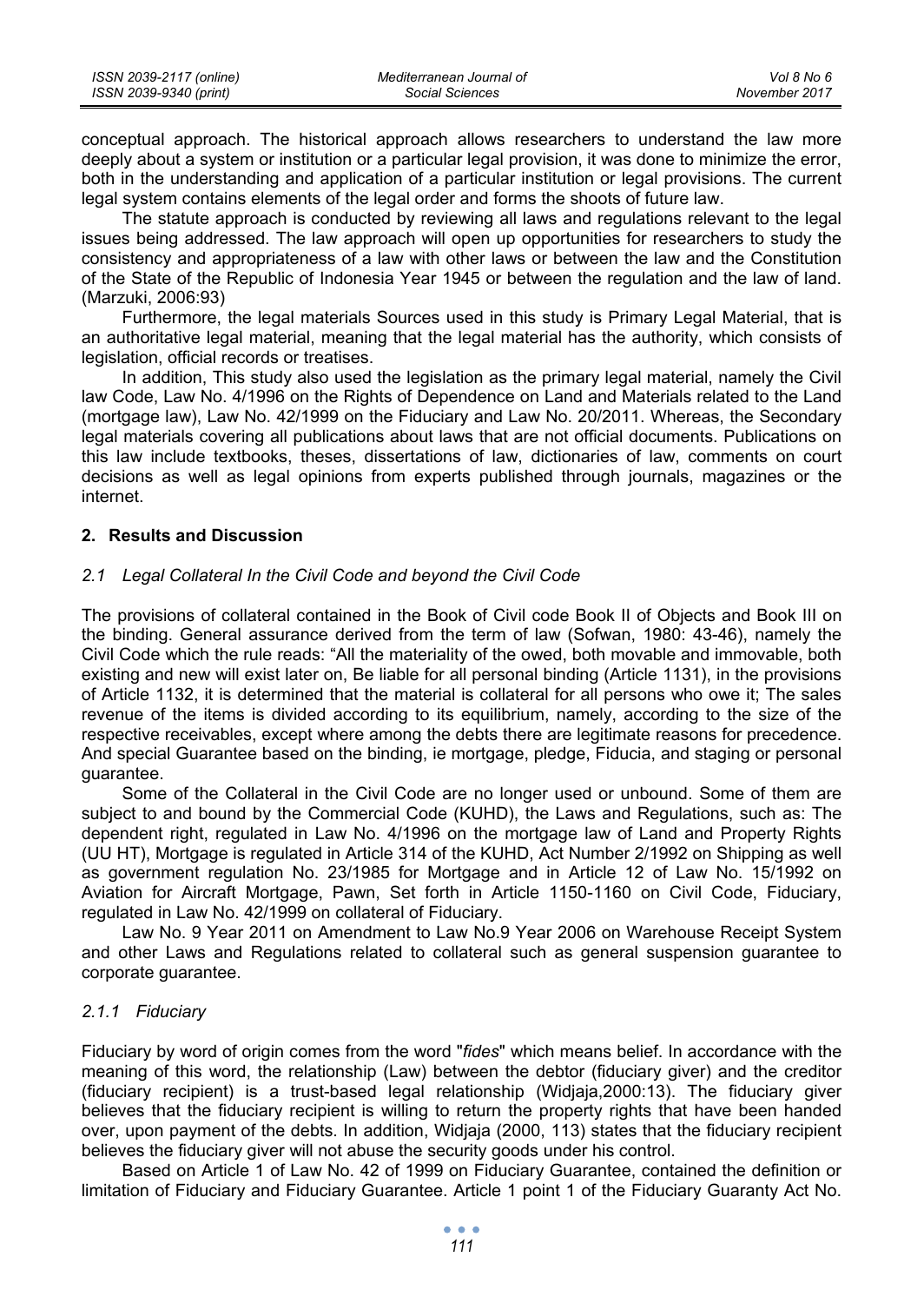| ISSN 2039-2117 (online) | Mediterranean Journal of | Vol 8 No 6    |
|-------------------------|--------------------------|---------------|
| ISSN 2039-9340 (print)  | Social Sciences          | November 2017 |

42 of 1999 states: The definition of fiduciary is the transfer of ownership rights of an object on the basis of trust with the provision that objects whose ownership rights are transferred remain in the possession of the object owner. Dealing with this definition, Satrio (2002: 159) grouped 3 fiduciary characteristics as below:

- a) Transfer of an object ownership;
- b) On the basis of trust;
- c) It remains in the possession of the object owner

Guarantees in the form of fiduciary, as stipulated in Law No.42 of 1999 on Fiduciary. states Fiduciary is one form of guarantee where the objects guaranteed by the debtor to the creditor for the repayment of the debts are in the hands of the debtor. Thus the debtor surrenders property rights to his/her own moving goods to the creditor, provided that the goods remain in the hands of the debtor.

#### *2.1.2 Mortgage Right*

Mortgage Right (HT) is a security right imposed on Land Rights, as referred to in Law No. 5 Year 1960 on Basic Agrarian Principles (UUPA), Mortgage Right is one of the institutions of material security right which is born from one agreement. Namely, a credit agreement which is a common agreement made in the field of the banking law, in the credit agreement there are two parties involved that are the bank as creditor and customer as the debtor. In the credit agreement is usually included also a guarantee of material to guarantee debt repayment debtors. The material guarantee must be made in an agreement that has material rights and it is an accesoir (additional). One of the guarantees with material rights is the Mortgage Right. Soedewi, 1975: 6)

Object Classification of Mortgage Right can be viewed from different angles depending on the further development of the statutory regulations governing mortgages. (Article 4 paragraph 1 on mortgages law) then that could be the object of Mortgage Right is only: right of ownership (Article 25 UUPA, Right of Business (Article 33 UUPA), Right to Build (Article 39 UUPA) Then if In terms of those designated by the Mortgage law (UU HT) Article 4, paragraph 2, one can add another type of Mortgage Right is the Right to Use on state land which according to the applicable provisions shall be registered and by its nature transferable, while in the development of the Mortgage right as referred to by the Law No. 20 of 2011 on Flats (Article 27 UU HT) states that there are additional objects of Mortgage Rights that are Styles which stand on the land of right of ownership, Building rights, and Right to Use given by the State as well as the Ownership of the Housing Unit (HMSRS) Whose the buildings are established on the land of right of ownership, Building rights, and Right to Use provided by the State.

Dealing with the material assurance in banking activities, then the object becomes the collateral of the material is more widespread. The current evolving object that can be the object of collateral is the flats built to respond to growth occurring especially in urban areas.

#### *2.2 Flats and Properties of Housing Unit As Credit Collateral*

The term collateral is a translation of the Dutch language, namely *Zekerheid* or *Cautie*. *Zekerheid or cautie* covers in general the ways in which creditor guarantees the fulfillment of its claims, in addition to the general debtor's liability to his goods. (Salim, 2008: 21)

According to Mariam Darus (1991;32), the credit agreement is the "Preliminary Agreement" (*Voorovereenkomst*) of the money transfer, this is the result of an agreement between the giver and the borrower regarding the legal relations between them. In the law of collateral which is an additional agreement or accessory is always preceded by a credit agreement. So there is no collateral without credit agreement.

Article 47 paragraph (5) On the housing law (UURS) states, " Freehold Title of Sarusun can be used as debt collateral with the burden of Mortgage right in accordance with the provisions of law and regulation." Under this provision, Property right of flat units (HMSRS) can be used as credit collateral with the burden of Mortgage. This provision is in line with the UU HT and as the implementation of Article 51 on UUPA. Article 27 of UU HT stipulates that "This UU HT's provision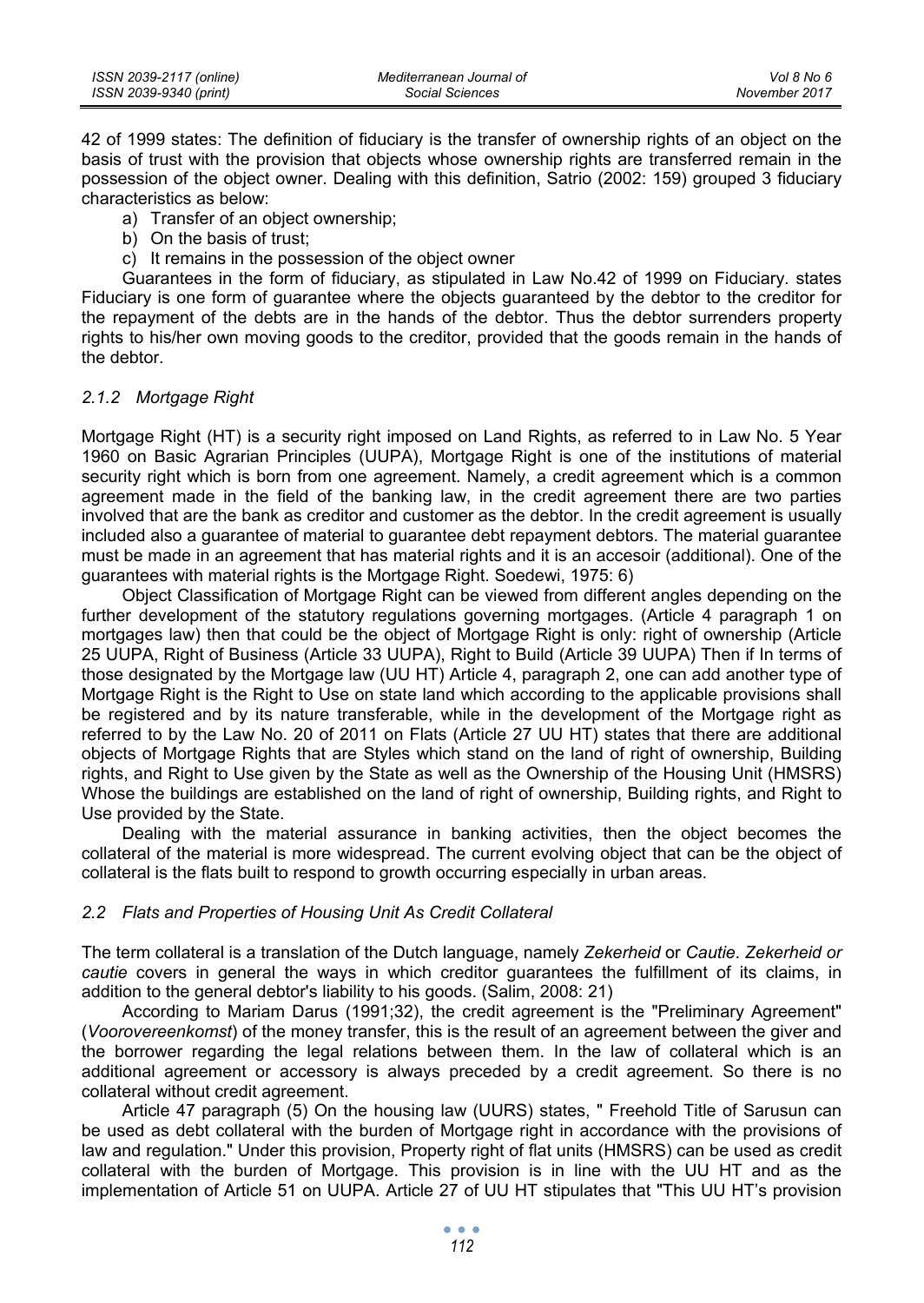applies to the imposition of guaranteed rights on Flats and Property right of flat units". So that, following the flats can be used as credit guarantees it was arranged in a limitation by mortgage law.

The granting of Mortgage right at the Property right of flat units comprise of certain Stages of which they are part of the juridical and administrative process.

#### *2.2.1 Credit Agreement*

The credit agreement is a basic agreement which served as the first document or as an initial document to prove the existence of a debt agreement. Based on Article 10 paragraph (1) on mortgage law which reads:

*"The granting Mortgage right is preceded by a pledge to grant the Deposit Rights as a guarantee of certain debt repayment, poured in and indispensable part of the agreement of the respective debts or other agreements that incur such debt".* 

The Mortgage Rights Agreement is an accessory with a principal agreement. one Mortgage Rights can not stand alone, but it is a subset of the principal agreement.

#### *2.2.2 Establishment of Deed of Giving mortgage right*

the process of making the Deed of Giving mortgage right (APHT) by an land titles registrar (PPAT) under Article 11 UU HT shall include the name and identity of the mortgage right holder and owner, the domicile of the parties, the clear appointment of the guaranteed debt, the value of the dependents, and the description of the object of the Mortgage's right This apartment unit that will be used as a debt guarantee.

Whereas in a material agreement, it basically has a character that is sustainable (*Voortdurende Overeenkomst*) which begins with the grant agreement of HT and ends at the time of registration. As long as the registration has not been made, this agreement is not a material agreement. (Darus, 1991: 61),. The next action taken by the Land Office is to return the land certificate containing the note of granting the Mortgage Right to the holder of the land right and simultaneously giving the Certificate of the Deposit Rights to the creditor.

The legal deeds related to Sarusun are always connected to the land where the apartment building is established or built. So as a result of the flats is inseparable from the land, the starting point of its arrangement is based on the National Land Law and this is a logical consequence of the unification of the Land Law since September 24, 1960, where all the provisions of Book II of the Civil Code along the governing the earth, water, and natural resources Contained therein shall be declared no longer valid except in regard to mortgages. (Sutedi, 2006: 19)

Therefore, based on the provisions of Article 27 on UU HT, it can be concluded that, After the entry into force of mortgage law, Flats are no longer possible secured by Mortgage and Fiduciary, Because the object of collateral with Mortgage and Fiduciary in housing law has become the object of collateral in burdened with mortgage right By mortgage law. The Right to Land in a Flats can not be burdened with mortgage rights, because it is a collective land which is a collective property, it is possible to be guaranteed by the Mortgage Right only by the Developer at the time of building the flats, but when it has been established its apartment can no longer be burdened With a mortgage right, which may be just the Property of the Housing Unit because it is the possession of a person who is the things that stand on the common ground.

Referring to the provisions of mortgage law and the Fiduciary Guarantee law, the burden of flats as collateral for credit is tied to the Guaranteed Right, which is the object of Mortgage Right is not the land but the property rights of the unit of the flats which therefore in addition to the respective apartment units are also part of the joint , Common objects, and joint land equal to the ownership of the flat units. (Hutagaluh, 2007: 70)

The imposition of HMSRS as credit guarantee is based on a credit agreement, in which a security agreement is a bond between a creditor and a debtor or a third party guaranteeing the repayment of the debt arising from the granting of the loan. The credit guarantee agreement is an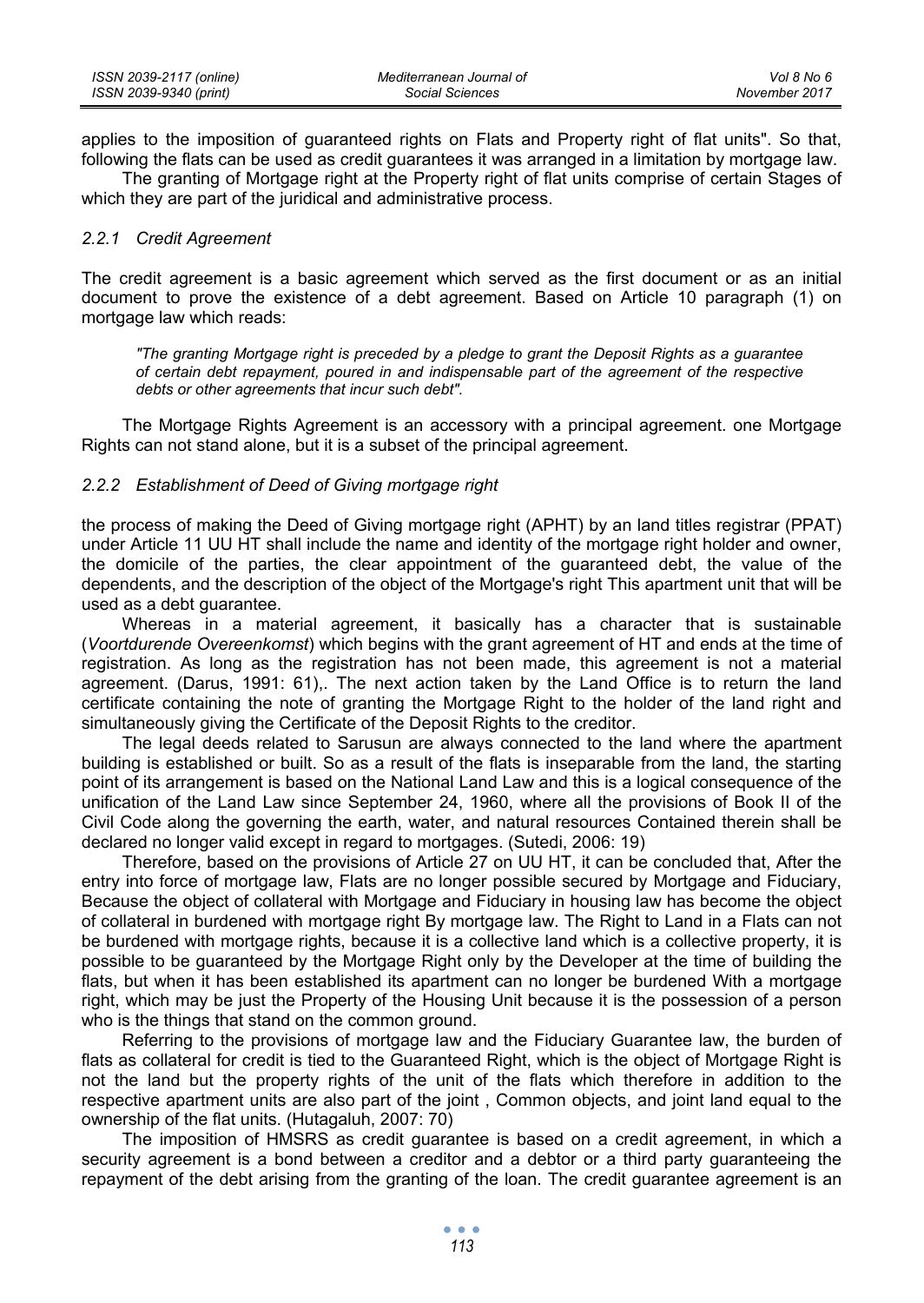| ISSN 2039-2117 (online) | Mediterranean Journal of | Vol 8 No 6    |
|-------------------------|--------------------------|---------------|
| ISSN 2039-9340 (print)  | Social Sciences          | November 2017 |

accessory agreement, which is always an agreement associated with the principal agreement.

If the debtor breaches the pledge in the credit agreement, then the Deposit Rights will be executed in accordance with the provisions of Article 20 UU HT, where the object of Mortgage Rights is sold through a public tender in the manner specified in the prevailing laws and regulations and the holder of the Mortgage Right shall be entitled to take all or part of the proceeds The settlement of the receivables, with the right which precedes other creditors' creditors which can be executed in two ways:

- a) Based on the provisions of Article 6 of the HT Law, namely the right of the first Depositary to sell the object of Mortgage Right to their own power reinforced by the promise referred to in Article 11 paragraph 2 e of Law No. 4 of 1996 on the mortgage law (UU HT) or also known as *parate execution*.
- b) Based on the Executorial Title contained in the Mortgage Right certificate as referred to in Article 14 paragraph 2 UU HT, where states the execution is done by requesting court assistance or called by Fiat Execution.

## **3. Conclusion**

Indonesian collateral Law originally stipulated in the Civil Code of Book II (law of objects), namely the material collateral like Pawn (Article 1150-1160 Civil Code) and Mortgage (Article 1162-1232 Civil Code) and Personal collateral (personlijk). In its development has been regulated outside the Civil Code and subject to the legislation on guarantees such as Law No. 4 of 1996 on the mortgage of Land and Property Affairs (UU HT) and Law No. 42 of 1999 on Fiduciary And other laws and regulations that impose warranties in any legal action such as credit agreements of banks and securities.

Article 47 paragraph (5) of the housing law states, "freehold title of sarusun can be used as debt guarantee with the burden of Mortgage right in accordance with the provisions of law and regulation." Under this provision, HMSRS can be used as credit guarantee with the burden of Mortgage. This provision is in line with the mortgage law, as implementation and Article 51 of UUPA. Article 27 of UU HT stipulates that "This UU HT provision applies to the imposition of guaranteed rights on Flats and HMSRS". So that can be used as flats/HMSRS as credit guarantees arranged in a limitation UU HT.

Therefore, based on the provisions of Article 27 UU HT, it can be concluded that, After the entry into force of UU HT, Flats are no longer possible secured by Mortgage and Fiduciary, Because the object of collateral with Mortgage and Fiduciary in UURS has become the object of collateral in burdened with HT By UU HT. The Right to Land in a Flats can not be burdened with mortgage rights, because it is a collective land which is a collective property, it is possible to be guaranteed by the Mortgage Right only by the Developer at the time of building the flats, but when it has been established its apartment can no longer be burdened With a mortgage right, which may be just the Property of the Housing Unit because it is the possession of a person who is the things that stand on the common ground.

#### **References**

Purbandari. (2013). *Hak Milik Atas Satuan Rumah Susun Sebagai Jaminan Kredit*. Lex Jurnalica 10, 3. P. 89- 205.

Salim, H. (2007). *Perkembangan Hukum Jaminan di Indonesia.* Jakarta: Raja Grafindo Persada.

Sofyan, Sri *Soedewi* Masjoen. *(*1981). *Hukum Perdata: Hukum Benda*. Liberty: Yogyakarta.

Hutagaluh, Ari S. (2007). *Kondominium dan Permasalahannya.: Revised edition*. Depok: Badan Penerbit Fakultas Hukum Universitas Indonesia.

Hadjon, Philipus M and Tatik Sri *Djatmiati*. (2005). *Argumentasi Hukum*. Yogyakarta: Gajah Mada University Press.

Marzuki, Mahmud. (2006). *Penelitian Hukum*. Jakarta: Prenada Media.

Sofwan, Sri Soedewi Masjchoen. (1980). *Hukum Jaminan di Indonesia, Pokok-pokok Hukum Jaminan dan Jaminan Perorangan*. Yogyakarta: BPHN dan Liberty.

Widjaja, Gunawan and Ahmad Yani. (2000). *Seri Hukum Bisnis Jaminan Fidusia*. Jakarta: PT Grafindo Persada.